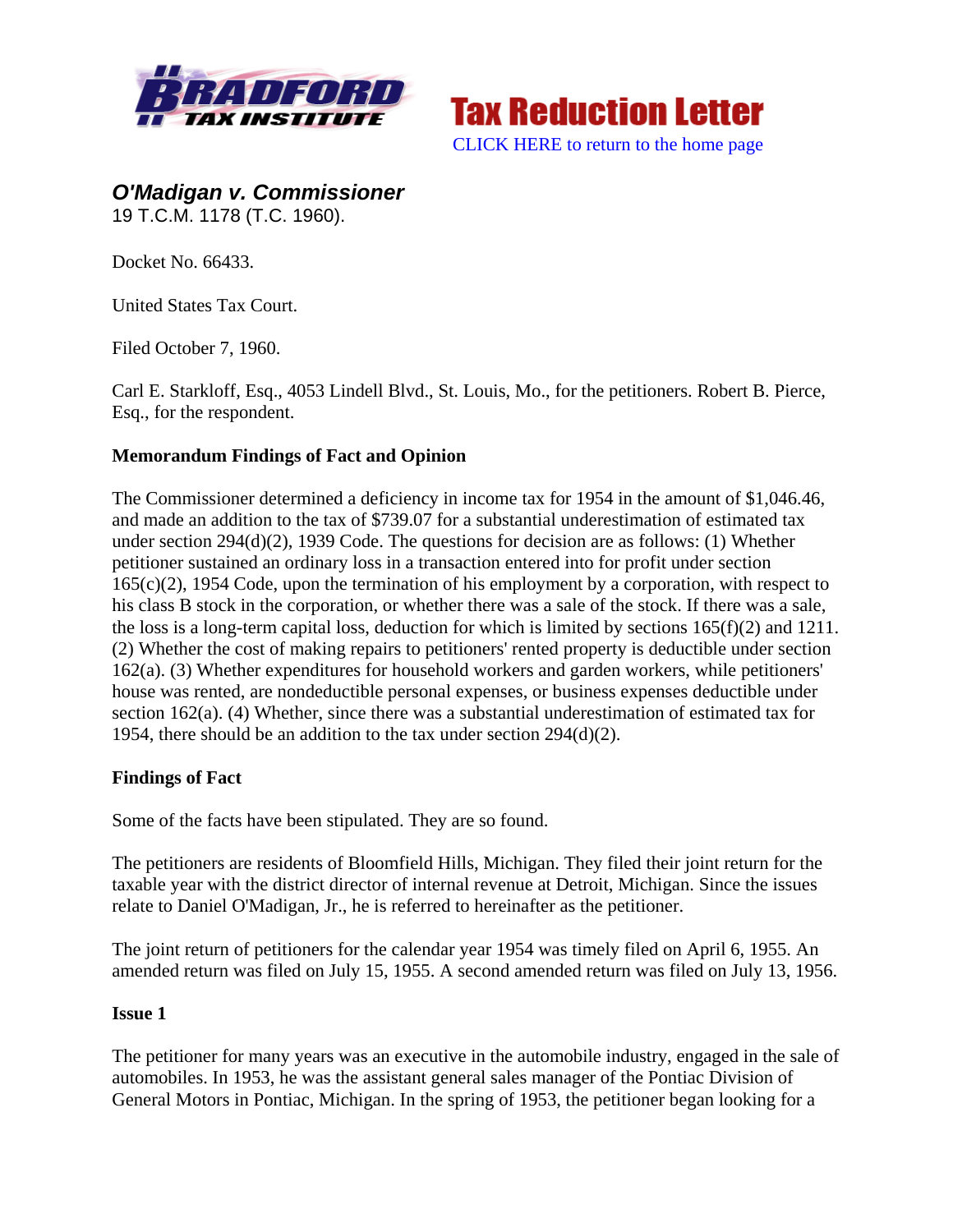new business connection. He located in St. Louis, Missouri, a Pontiac automobile dealership, known as Byron B. Webb, Inc. It was a General Motors Corporation dealership. Petitioner expressed an interest in acquiring this dealership to H. E. Crawford, general sales manager for the Pontiac Motor Division and the supervisor of all Pontiac Motors dealership franchises. Petitioner was advised that in order to obtain the dealership, it would be necessary for him to advance a certain amount of capital. However, petitioner's funds were insufficient. A policy of General Motors prohibited the petitioner's borrowing the necessary funds from outside sources. Therefore, it was agreed that the Motors Holding Division, a division of General Motors which finances dealerships (hereinafter referred to as General Motors) would join with him in making arrangements to acquire the dealership.

It was necessary to carry on negotiations with Byron B. Webb, Inc., for the sale of its assets to a new corporation to be known as Dan O'Madigan, Inc.; to organize an acquiring corporation; to provide it with capital with which to purchase assets and commence operations; and for General Motors and the petitioner to enter into an agreement which would provide for his eventual purchase of all of the voting stock of Dan O'Madigan, Inc. It was contemplated that General Motors would finance and negotiate the transfer of the dealership and assets from Byron B. Webb, Inc. It was agreed that when all of the basic arrangements were completed, the petitioner would serve as the president and operator of Dan O'Madigan, Inc., and would promote and operate the new dealership business.

On July 24, 1953, a corporation, Dan O'Madigan, Inc., was incorporated under the laws of Delaware, and on July 31, 1953, it qualified under Missouri law. It is referred to hereinafter as the O'Madigan corporation. The total amount of authorized capital stock was 2,350 shares, having a par value of \$100 per share, of which 750 shares were class A voting stock, and 1,600 shares were class B nonvoting stock.

In about June 1953, there were negotiations between Byron B. Webb, Inc., and General Motors, acting on behalf of the O'Madigan corporation. On July 31, 1953, a sales agreement was entered into between Byron B. Webb, Inc., and the O'Madigan corporation whereby the former sold all of its assets which were necessary to operate the dealership, including used cars, machine and shop equipment, furniture and fixtures, parts and accessories, and supplies, for \$127,142.44. Byron B. Webb, Inc., agreed to rent its building to Dan O'Madigan, Inc.

Petitioner resigned from the Pontiac Motor Division of General Motors in Pontiac, Michigan, as of July 31, 1953.

Dan O'Madigan, Inc., issued 850 shares of its class B nonvoting stock to petitioner, for which he paid to the corporation \$85,000 on August 1, 1953. The O'Madigan corporation issued 450 shares of its class A voting stock to General Motors for which it paid \$47,500 to the O'Madigan corporation. General Motors loaned the O'Madigan corporation \$47,500 at 5 per cent interest payable in three and one-half years. The total amount of funds held by Dan O'Madigan, Inc., was \$180,000, of which \$127,142.44 was paid to Byron B. Webb, Inc., and \$52,857.56 was retained for its operations.

On July 31, 1953, petitioner and General Motors entered into an option agreement which was a standard agreement between an operator of a dealership and the Motors Holding Division. The general nature of this agreement was to secure for General Motors the entire control of the dealership until such time as its investment, both debt and equity, had been returned. During this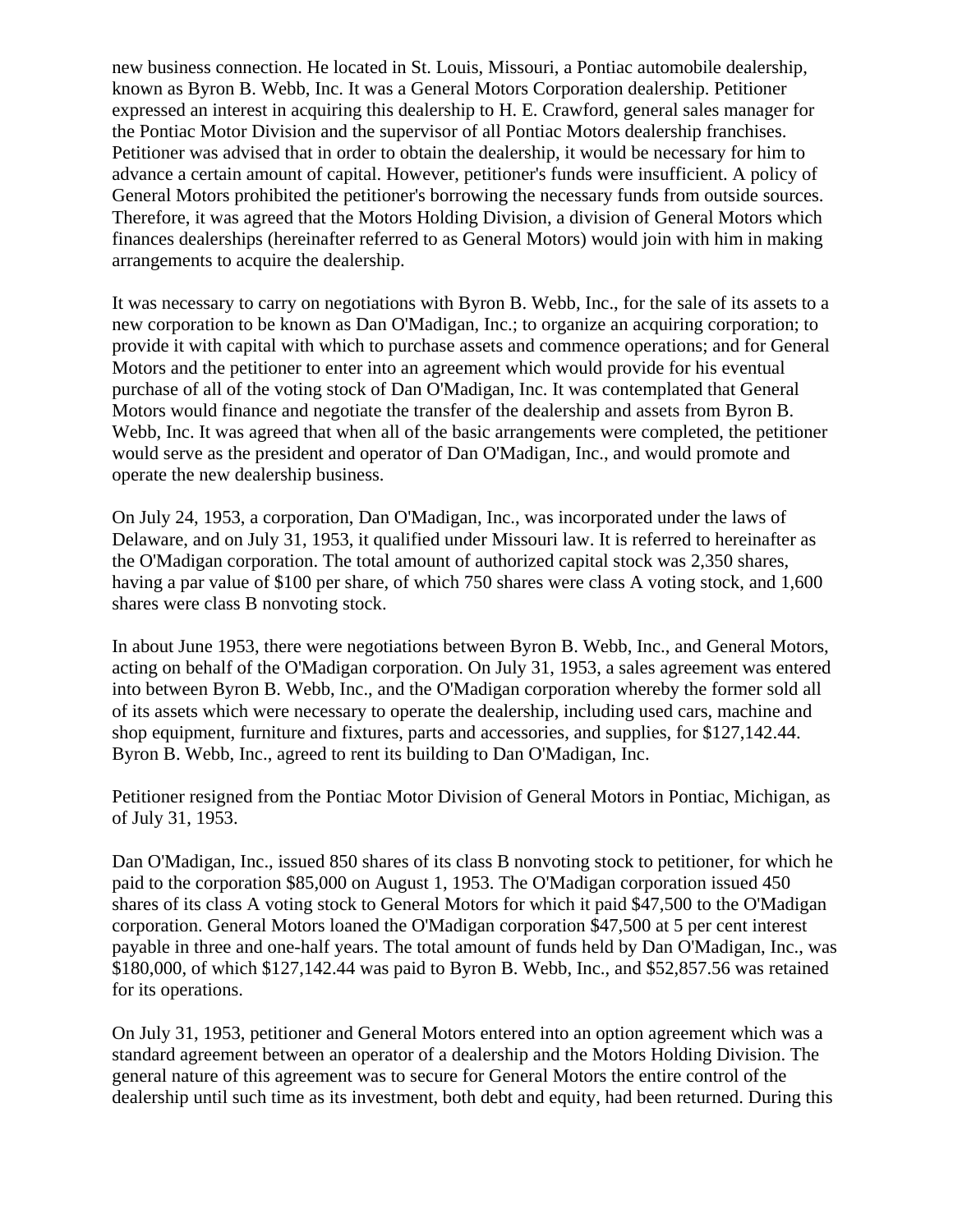period the petitioner was to be the "operator". He was the president of the corporation, but he held his position only on a trial basis because General Motors, holding all the voting stock, could remove him at any time, and it reserved the right to do so.

The agreement, entitled "Option Agreement", designated the parties in the following way: General Motors (Motors Holding Division) was called the INVESTOR, and Dan O'Madigan, Jr., was called the OPERATOR. The preamble stated that the parties desired to provide for the purchase of their respective stock interests in the "Dealer Company", Dan O'Madigan, Inc. The agreement provided that General Motors gave to O'Madigan the right to purchase any number of the full shares of class A stock which it held upon the condition that such purchase could be made only from funds received by O'Madigan from the O'Madigan corporation as dividends or bonus. The purchase price of such stock was to be the book value as determined under a clause of the agreement. The agreement provided further, inter alia, that O'Madigan was obligated to apply all dividends on the class B stock and all bonuses received to the purchase of the class A stock. Any class A stock which was purchased was to be converted to a class B stock, it being understood that until the entire debt and equity interest of General Motors was purchased, General Motors would hold all of the voting stock. General Motors, having all of the voting rights, reserved the power to terminate petitioner's relationship with corporation and the dealership at any time and for any cause by removing him from the office of president of the corporation. In this event, the option right to purchase the class A stock also would end and petitioner would be obligated to transfer his stock to General Motors at its then current book value to be determined under the agreement. If the book value was zero, he would receive \$1.

The agreement contained a formula for determining the book value of the class B stock on a given date. The formula provided, in part, that if the net worth of the corporation was less than 85 per cent of the total par value of all the outstanding stock and also less than 85% of the class A stock, then the book value of each share of class A stock would be determined by dividing such net worth by the number of shares of A stock outstanding, and the value of the B stock would be zero.

The operation of the O'Madigan corporation continued for almost 1 year, at which time there was a deficit of more than \$68,000. On May 5, 1954, General Motors, through the board of directors of the O'Madigan corporation, terminated petitioner's relationship by removing him from the office of president. Because of the deficit, petitioner was not entitled to receive the return of any part of the \$85,000 which he had paid for his class B stock other than one dollar. General Motors determined that the value of the class B stock was zero.

On July 6, 1954, petitioner received a letter from General Motors stating that it desired to purchase all of his class B stock. Thereafter, representatives of General Motors requested petitioner to surrender all of his stock upon General Motors' payment of \$1, the maximum required under the above agreement. Petitioner refused to surrender his stock.

Petitioner expressed dissatisfaction and informally presented various claims against General Motors, including the allegation that the policies of the dealership had been misrepresented and that he had not received the cooperation from the representatives of General Motors to which he believed he was entitled.

The petitioner entered into negotiations with representatives of General Motors with respect to his claims. He made a demand for payment to him of at least \$20,000 in satisfaction of his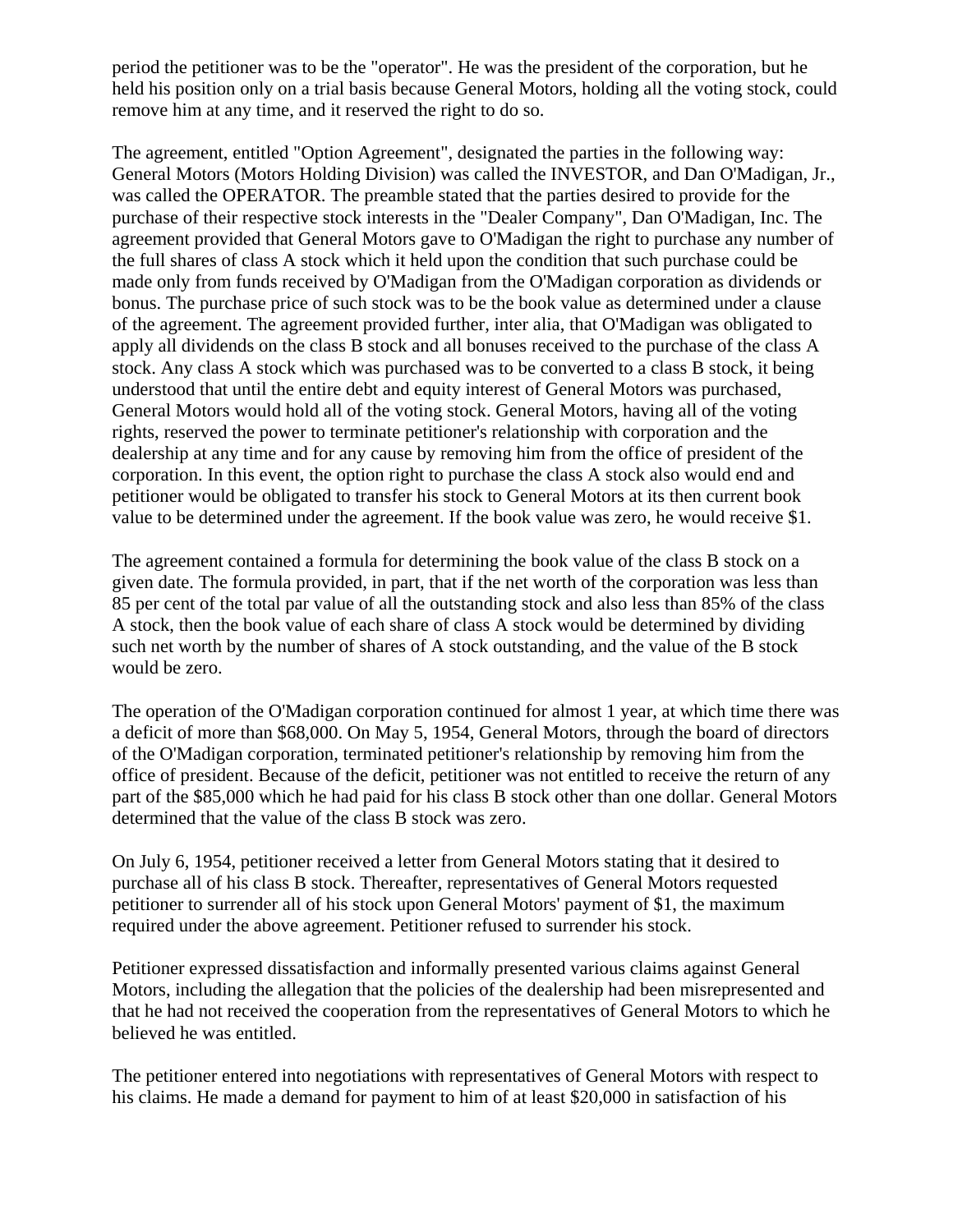claims. Eventually, General Motors agreed to pay him \$10,000, in full, which petitioner reluctantly agreed to accept.

The parties have stipulated as follows: "On July 30, 1954, petitioner Daniel O'Madigan, Jr. sold all of his class B non-voting stock to General Motors Corporation, Motors Holding Division". On July 30, 1954, General Motors paid to the petitioner \$10,000 for his class B stock; petitioner delivered to General Motors his duly endorsed stock certificates; and petitioner executed and delivered a general release of all claims against General Motors and a memorandum of sale. The general release provided in part as follows:

"General Motors Corporation having agreed to purchase from the undersigned all the stock owned by the undersigned in DAN O'MADIGAN, INC., a Delaware corporation, at a price in excess of the book value thereof, one of the considerations of such agreement being the release by the undersigned of all claims, if any, existing in favor of the undersigned against either the said General Motors Corporation or the said Dan O'Madigan, Inc., and General Motors Corporation having purchased the said stock and paid the agreed price, receipt of which is hereby acknowledged, \* \* \*."

It is a policy of General Motors to obtain a general release when a dealership is ended.

The memorandum of sale provided, in part, as follows:

"The undersigned hereby sells, transfers and delivers to General Motors Corporation, in consideration of the price of Ten Thousand Dollars (\$10,000.00), receipt of which is acknowledged, all the right, title and interest of the undersigned in and to 850 shares of the Class B stock of DAN O'MADIGAN, INC., \* \* \*."

No suit or action has been instituted by petitioner against General Motors which is in any way related to this proceeding, and petitioner has never made any claim for damages of any type against General Motors arising out of his purchase and sale of his stock in Dan O'Madigan, Inc. to General Motors, Motors Holding Division, or out of the operation of Dan O'Madigan, Inc.

The corporate entity of Dan O'Madigan, Inc. was not liquidated after General Motors acquired petitioner's stock. Rather, a new dealer was appointed, the dealer company was reorganized, and a continuity of operations was maintained. One reason why General Motors paid \$10,000 for petitioner's stock was to preserve the continuity of the operations of Dan O'Madigan, Inc. in order to make use of the net operating loss incurred by it and receive a tax benefit.

In the joint return filed April 6, 1955, the petitioner originally claimed a cost basis of \$85,000 for his stock in the O'Madigan corporation, a sales price of \$10,000, and a long-term capital loss of \$75,000. An amended return was filed on July 15, 1955, in which the petitioner reported the \$10,000 received from General Motors Corporation as income and claimed an ordinary loss of \$85,000. On July 13, 1956, the petitioner filed a second amended return in which he took the position that \$9,999 of the \$10,000 received from General Motors was for damages and was not taxable income, and he further claimed that \$84,999 (cost of the Dan O'Madigan, Inc., stock minus \$1) was an ordinary loss from a trade or business or a loss from a transaction entered into for profit, which was deductible in the full amount.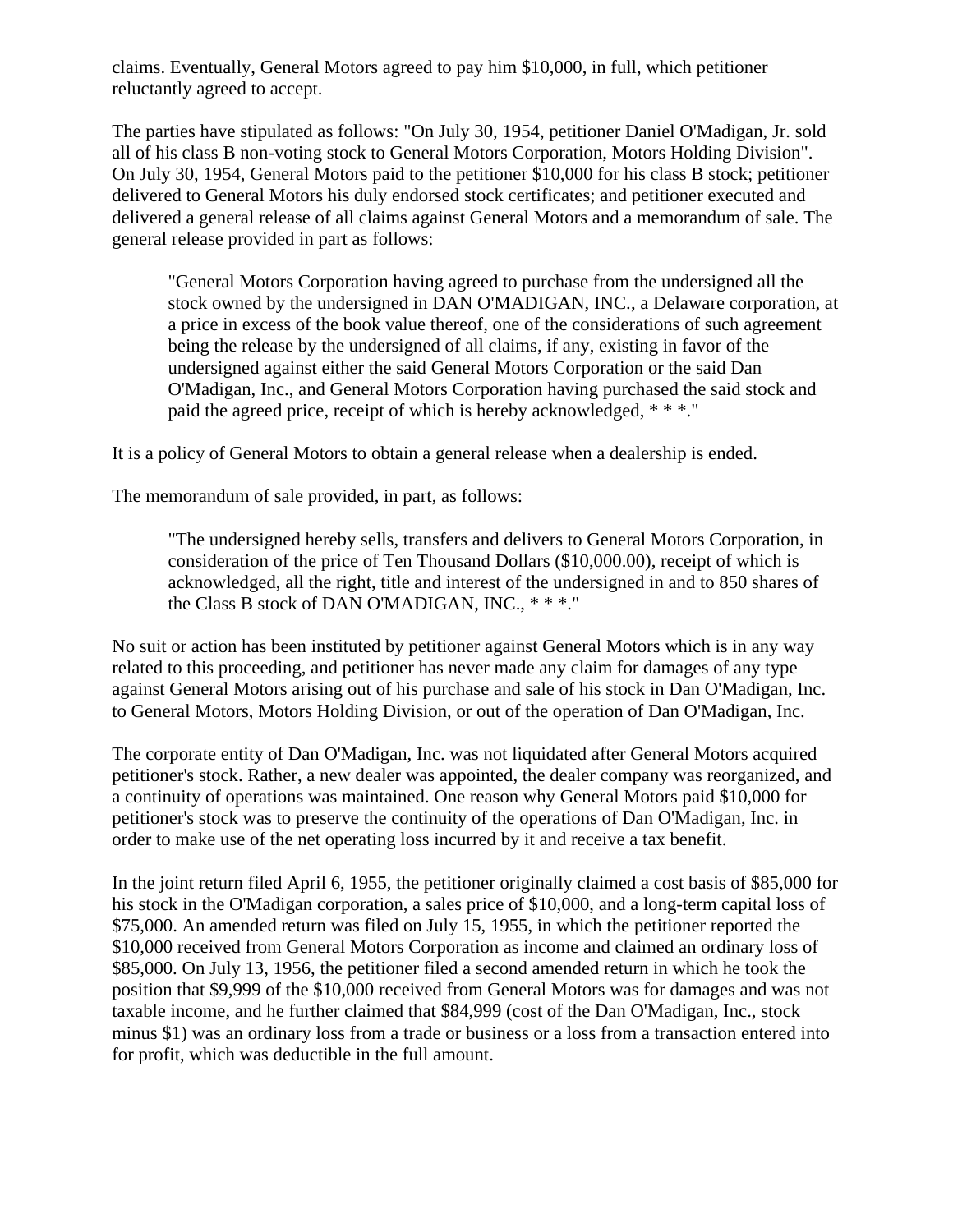The respondent determined that the first return filed by the petitioner on April 6, 1955, correctly reported petitioner's transaction with General Motors. He stated in the statutory deficiency notice with respect thereto as follows:

"In making this determination of your income tax liability, careful consideration has been given to your protest received July 13, 1956, and to your two claims for refund (amended and second amended returns).

"The issue raised in your amended return and second amended return requesting a deduction in such returns of net amounts of \$75,000.00 and \$84,999.00, respectively, and requesting in your second amended return the exclusion from taxable income of \$9,999.00, all incident to your surrender of the capital stock of Dan O'Madigan, Inc., to General Motors Corporation upon their payment to you of \$10,000.00, has been given careful consideration and it has been determined that no additional deduction is allowable. It is held you correctly reported this transaction on your original return as a long-term capital loss of \$75,000.00."

Petitioner purchased the class B stock of the Dan O'Madigan corporation in 1953 for \$85,000. He sold all of the stock in 1954 for \$10,000 and sustained a long-term capital loss of \$75,000. Since the capital loss exceeded his capital gains, deduction for the loss is limited to \$1,000.

## **Issue 2**

Petitioner's home, named White Pines, located at 340 Chesterfield Road, Bloomfield Hills, Michigan, is a colonial style structure, situated on approximately 1¾ acres of land. They own this property. The house has about 10 rooms, and on the grounds there are 165 trees and shrubbery.

When, in the middle of July 1953, petitioner went to St. Louis, Missouri, petitioner's wife remained at their home until January 1954, when she went to St. Louis to reside with her husband.

Petitioner returned to his house at Bloomfield Hills in the latter part of December 1953, and at this time he entered into negotiations to rent the house, furnished to John Jamison, a business acquaintance, who was employed by General Motors and had been transferred from the west coast to take petitioner's position at Pontiac, Michigan, after petitioner resigned. Jamison agreed to rent White Pines, furnished, on a month-to-month basis, for \$250 per month, commencing in January 1954. Petitioner agreed that he would pay for all utilities and for the upkeep of the grounds.

Petitioner was anxious to retain two maids, one of whom had been in his employ for a number of years, because the house was listed for sale with a firm of real estate agents who were authorized to show the house. Also, since the Jamisons expected to be away from time to time, petitioner wanted to have the maids at the house. Petitioner and Jamison agreed that petitioner could sell the house at any time. Also, in the event the Jamisons purchased a house, they were free to leave White Pines. The Jamisons resided at White Pines for 4 months, until May 1954. They paid rent in the total amount of \$1,000.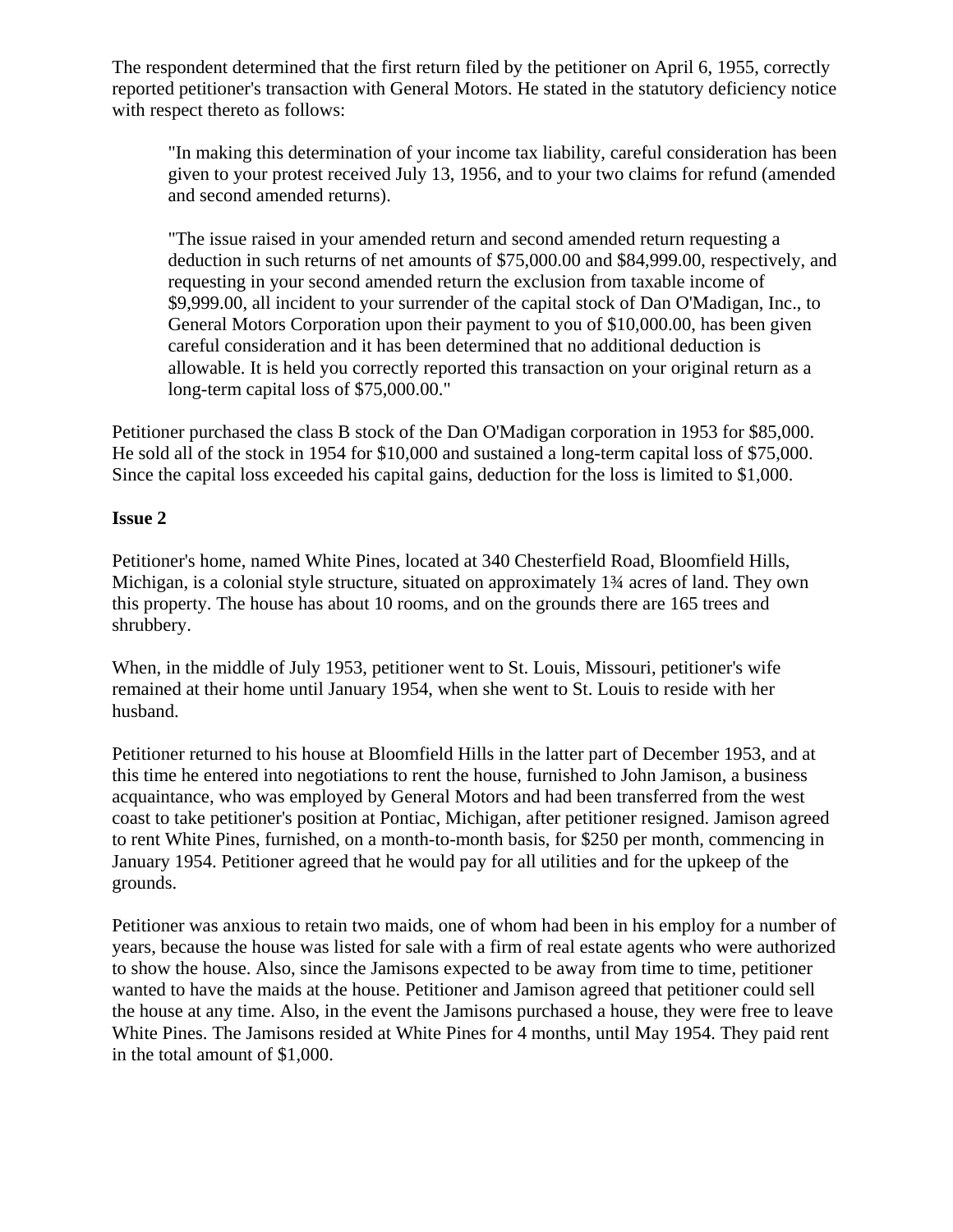Cecil Thrash, who was caring for some of petitioner's personal affairs while he was in St. Louis, occupied White Pines for 2 months, after the Jamisons left and until the petitioner and his wife returned in July 1954. Thrash paid petitioner \$50 per month rent, or \$100. The total amount of rent received by petitioner during 6 months was \$1,100. Petitioner returned to the house and lived there because his employment in St. Louis ended.

While White Pines was rented, the two houseworkers, day workers, kept the house in good condition so that it could be shown to prospective buyers, and they looked after the house when the Jamisons were away. Petitioner paid them \$317 in wages. During April through June, 2 gardeners took care of the grounds. Such work was necessary to maintain and conserve the property. Petitioner paid them \$259.20 in wages. The total expense was \$576.20.

When the Jamisons and Thrash rented White Pines it was understood that the houseworkers and gardeners would do their work at petitioner's expense in order to maintain the property in good condition, and would look after it when they were away.

On his income tax return, petitioner reported the rent received, and he took deductions for depreciation, repairs, taxes, and utility charges, as well as for the above wages. The respondent allowed all of the deductions except those for the above wages, which he disallowed.

The houseworkers' and gardeners' wages were ordinary and necessary expenses paid in the taxable year for the maintenance and conservation of property held for the production of income, for the rental thereof, and for holding the property for sale.

#### **Issue 3**

Petitioner's house is a shingled, 2-story structure with an attic floor sometimes called the third floor, which was built in about 1917. The shingles were painted white. It has a gabled roof which comes down over the front of the house to an edge which is on a level with the ceiling of the second floor. On this lower edge of the roof rain gutters are attached.

Petitioner has lived in the house since July 1949, except during the 6 months, January through June 1954, when the house was rented. The last time that petitioner had his house painted, prior to 1954, was in 1952. Normally, he would not have had the house repainted until 4 years later.

During the evening of March 24 and morning of March 25, 1954, there was a storm and a heavy downpour of rain at, and in the area of, Bloomfield Hills. A report of the United States Weather Bureau at Detroit shows that during that night 1.81 inches of rain fell at Detroit City Airport, and 2.26 inches of rain fell at Willow Run Airport. At the time of this rainfall petitioner was in St. Louis. He was notified of the storm, and that the heavy rain had caused damage to the house, by Jamison, who telephoned to him.

The rain dampened the plaster on the interior walls and ceiling of the master and west bedrooms on the second floor of the house, and caused yellow discoloration on the exterior walls in the front of the house. The walls of the west bedroom were replastered and repainted. It was necessary to repaint the front of the house, at least. Petitioner had the entire house repainted. It was necessary to make various repairs. All of the work on the house was done and paid for during 1954.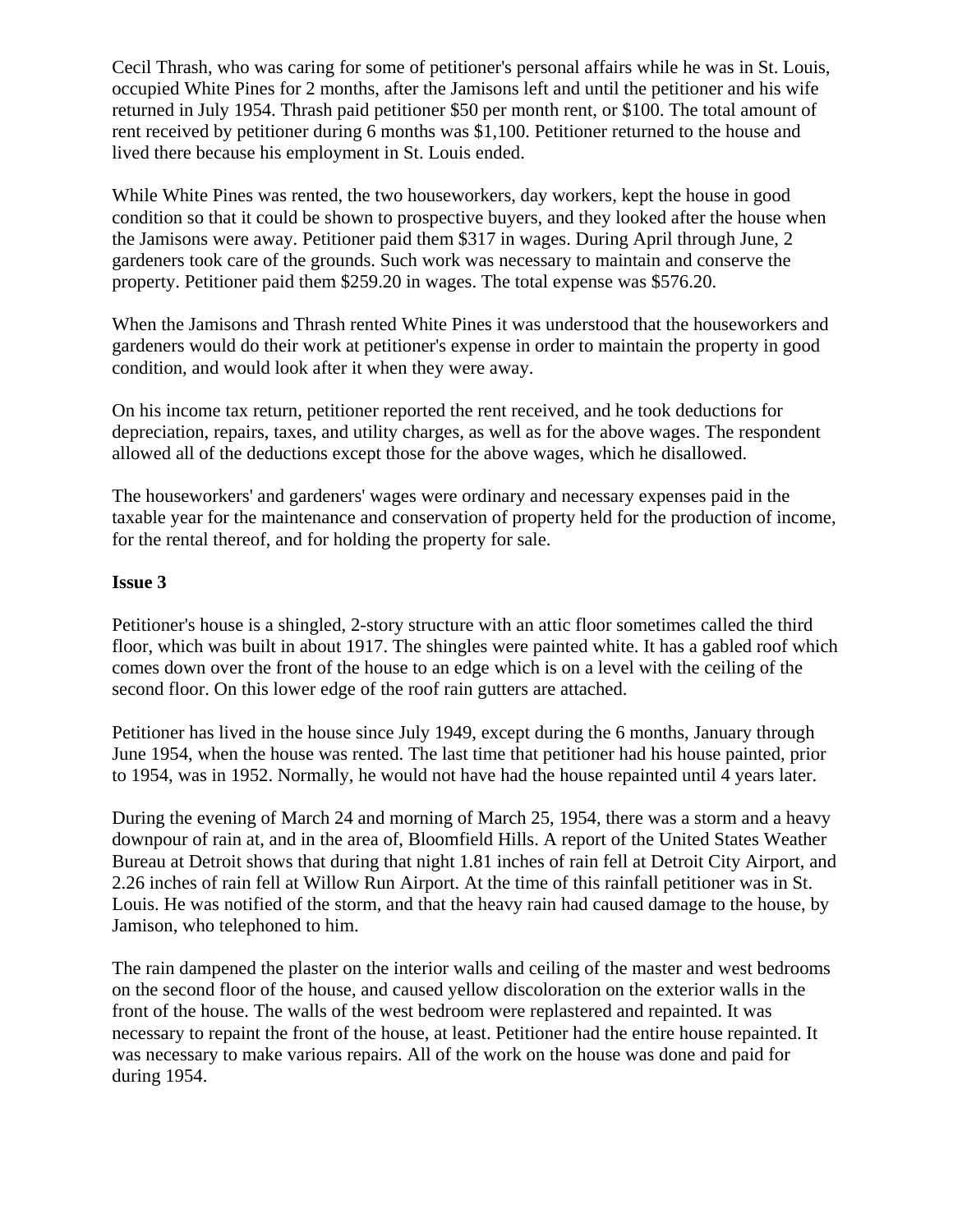The total amount paid for all of the work was \$2,261.33, of which \$1,418.75 was paid to a painting contractor; \$202.58 was paid for replastering and repainting the west bedroom; and \$640 was paid for repairs.

Petitioner deducted, for loss from a casualty, \$1,130.67, one-half of the total amount expended, which was described as "water damage to house." The respondent disallowed the deduction. He gave the following explanation: "It is held that you are not entitled to the deduction  $** \cdot$ " \$1,130.67, as a casualty loss from water damage to a personal residence."

The petitioner did not receive any compensation from insurance or otherwise for the damage to his house from the severe rainstorm.

The expenditure of \$1,130.67 was for the maintenance of rented property.

## **Issue 4**

The petitioner filed a declaration of estimated tax for 1954 in which he estimated the tax at \$800, and paid that amount with the declaration. He did not file an amended declaration, or file his final return by January 15, 1955, in lieu thereof, although he knew by January 15 that there was a substantial underestimation of estimated tax in his declaration. In his final return for 1954, petitioner reported total salary receipts of \$60,169.92, and income tax of \$19,992.82.

An addition to the tax under section 294 (d)(2) is required for substantial underestimation of estimated tax.

# **Opinion**

# **Issue 1**

# HARRON, Judge:

The petitioner claims an ordinary loss deduction under section 165 (c)(2), 1954 Code, [1] as a loss incurred in a transaction entered into for profit, although not connected with a trade or business. He contends that the loss was the result of General Motors' discharging him from the position of president of the O'Madigan corporation in May 1954, which action ended all prospects of his continuing with the automobile dealership, of his acquiring the dealership through purchase of the class A stock, and of realizing anything from his payment of \$85,000 for the class B stock. It is petitioner's theory that when General Motors exercised its right to fire him, for any cause whatsoever, General Motors then brought about an involuntary forfeiture of the \$85,000 which the petitioner had put into the venture with the expectation of ultimately realizing a profit.

The respondent contends that petitioner sold and General Motors bought his stock for \$10,000; that there was a long-term capital loss of \$75,000, and that under sections 165(f), and 1211(b) deduction for such loss is limited to \$1,000.[2]

The petitioner does not cite any case which is directly in point. He relies principally on C. G. Ganopuls, 39 B. T. A. 1120 [Dec. 10,721], where the facts do not resemble those of the instant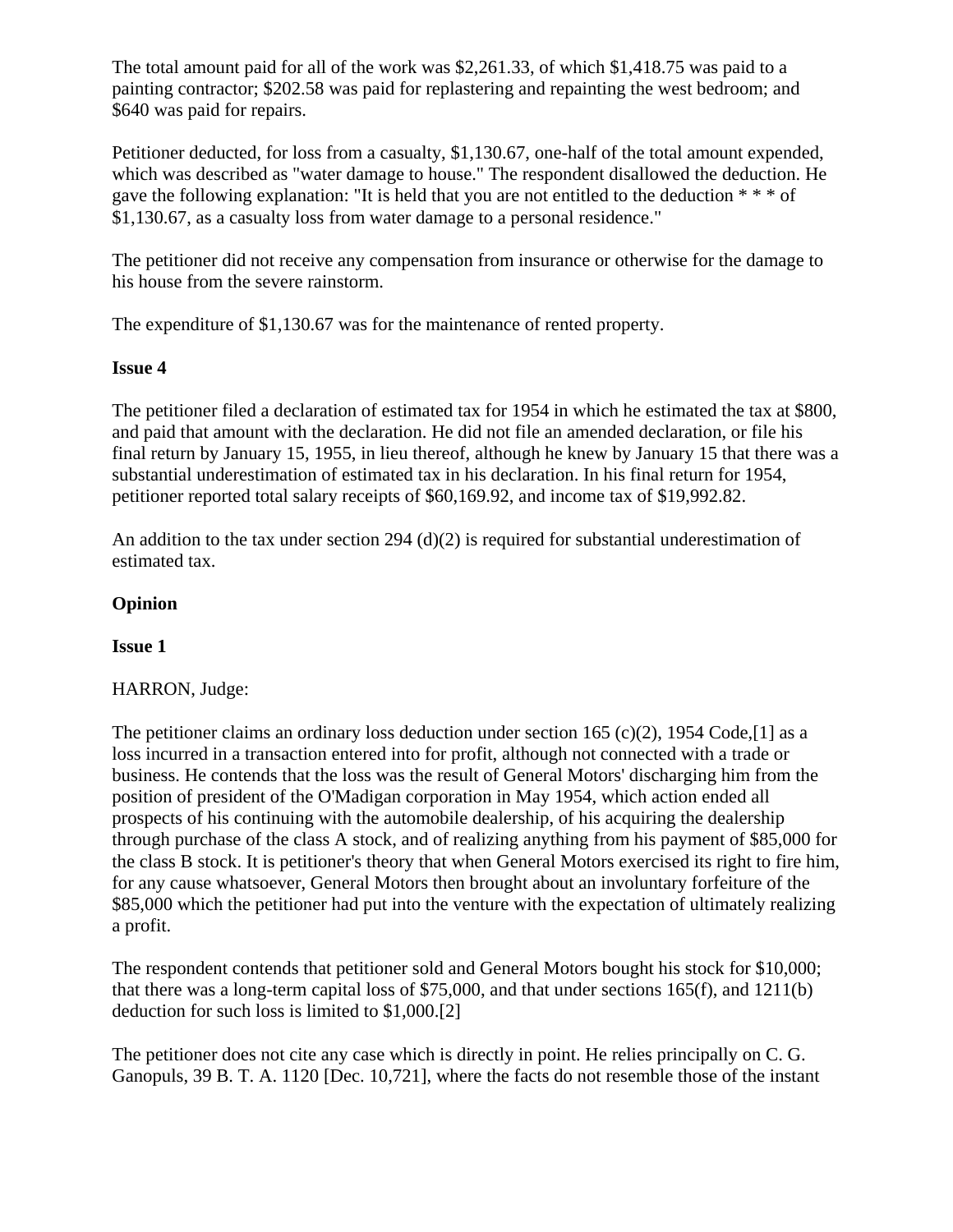case. That case has been considered. It is, on its facts, distinguishable from this case and does not apply here.

Whether or not petitioner made a sale of his stock in the O'Madigan corporation is a question of fact under which the petitioner has the burden of proof. The record shows and it is concluded that the petitioner made a sale of the stock to General Motors. He executed a memorandum of sale on July 30, 1954; it states that he sold and delivered the stock to General Motors "in consideration for the price of" \$10,000, receipt of which was acknowledged. Furthermore, in the stipulation of facts it is stated that petitioner "sold all his Class B non-voting stock to General Motors Corporation." Petitioner cannot avoid the tax effect of his actual transaction with General Motors whereby he sold the stock in question for \$10,000, at a loss of \$85,000. The loss was from the sale of a capital asset. It is allowable only to the extent of \$1,000 under section 1211 because such loss exceeded his capital gains.

Petitioner's transaction with General Motors on July 30, 1954, when he received \$10,000 and surrendered his class B stock, was on its face a sale or exchange of the stock. But petitioner seeks to avoid the tax consequences of a determination that there was a sale or exchange by arguing that General Motors' termination of his employment on May 5, 1954, caused his stock to become worthless on that date, and was the event which brought about his loss, so that even though the July 30, 1954, transaction was cast in the form of a sale, it should not be recognized as the event which brought about the loss, the loss having occurred on May 5th. It is with respect to this theory that the petitioner relies on the Ganopuls case, supra.

In the Ganopuls case, the taxpayer purchased real estate under a land contract which provided that in case he defaulted in meeting its terms, the vendor could declare the contract void, retain whatever payments had been made, and take immediate possession. He defaulted. The vendor declared the contract forfeited, and notified him to surrender possession of the property. The taxpayer then executed and delivered to the vendor a quit-claim deed of his interest under the contract and a release. This court held that since there was not a mutual agreement of the parties to cancel the land contract, and since the taxpayer's property rights were extinguished and terminated solely by the act of the vendor in declaring the contract forfeited, there was not a sale or exchange of the property; the vendor's declaring the contract forfeited brought about the loss; and the taxpayer's execution and delivery of a quitclaim deed "was not sufficient to change the previous forfeiture into a sale or exchange". (Page 1123)

Petitioner contends that the Ganopuls case is similar to the instant case and that the same reasoning should be applied here, namely, that the exchange of the stock for \$10,000 on July 30, 1954, did not change the previous loss (or forfeiture) into a sale or exchange of the stock. Petitioner argues that: "The subsequent sale [on July 30, 1954] established nothing." He urges that a practical, not a legal, test should be applied, citing De Loss v. Commissioner, 28 F. 2d 803 [1 USTC ] 333]; and W. W. Hoffman, 40 B. T. A. 459, 460 [Dec. 10,797]. By analogy to cases dealing with real estate losses, petitioner argues that the loss involved here was not the result of the sale of his stock to General Motors for \$10,000.

In George Hewitt Myers, 3 T. C. 1044, 1048 [Dec. 14,003], we had the occasion to review cases dealing with the taking back of property by a creditor upon and after the debtor's default, and concluded that under the authority of Helvering v. Hammel, 311 U. S. 504 [41-1 USTC ¶ 9169]; Electro-Chemical Engraving Co. v. Commissioner, 311 U. S. 513 [41-1 USTC ¶ 9170]; Commissioner v. Coggan, 119 F. 2d 504 [41-1 USTC ¶ 9439], certiorari denied 314 U. S. 652;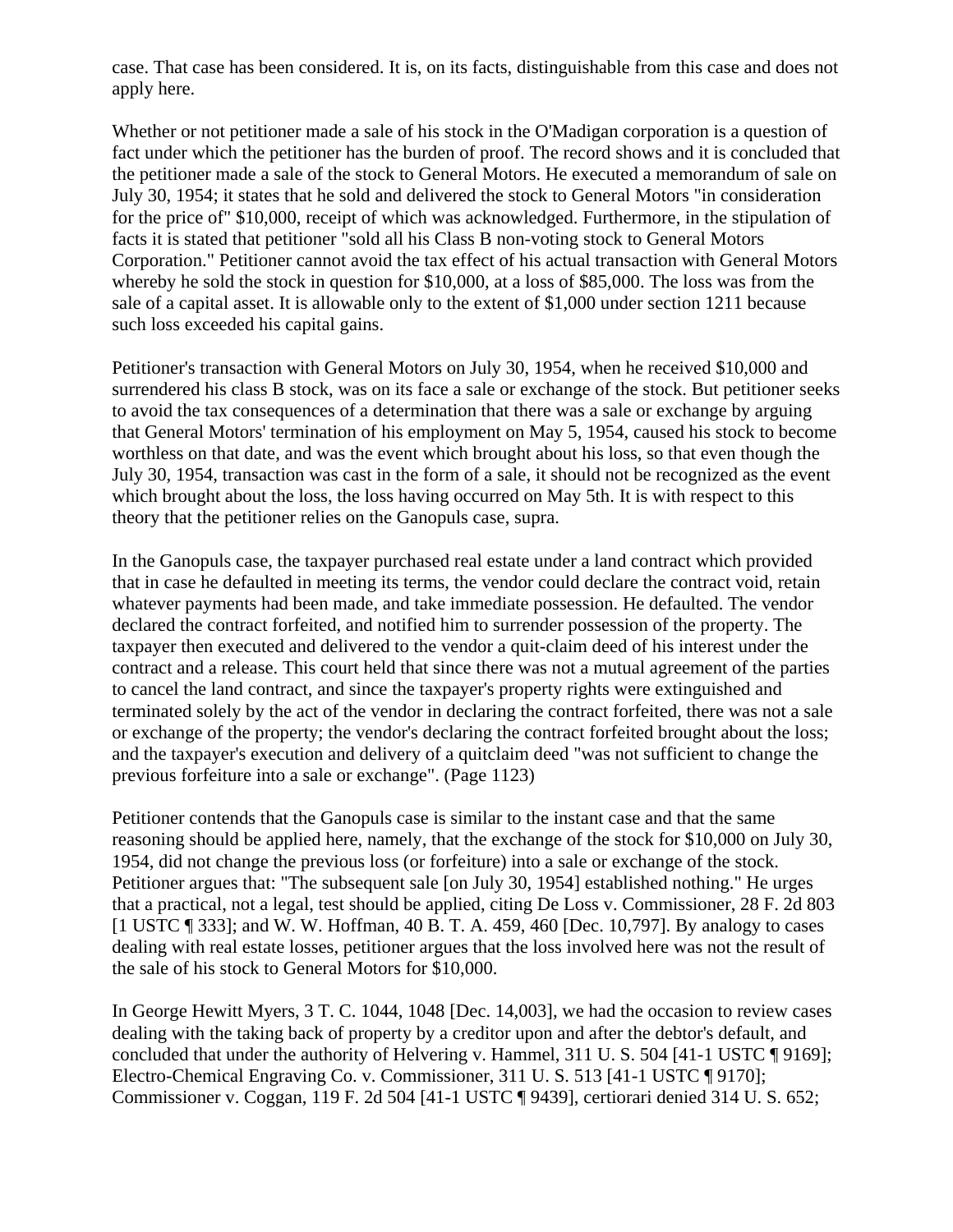and Helvering v. Nebraska Bridge Supply & Lumber Co., 312 U. S. 666 [41-1 USTC ¶ 9361], the presence of a sale, in the sense in which Congress meant to employ it in section 117(d), 1939 Code, should not be questioned and should not be treated as without effect in considering whether section 117(d) applied. In the Myers case, the taxpayer relied, indirectly at least, upon C. G. Ganopuls, supra. We said with respect to that and similar cases: "All of these cases were decided prior to the Hammel case. See, also, Edward F. C. McLaughlin, 43 B. T. A. 528 [Dec. 11,642]."

We are unable to find any merit whatsoever in petitioner's attempt to avoid the rule of the Hammel case which controls the issue here. Under the option agreement with General Motors, dated July 31, 1953, General Motors, Article III A, when petitioner ceased to be the president of the O'Madigan corporation, General Motors was either to purchase petitioner's stock or take steps to liquidate the corporation. It elected to purchase the stock under the provisions of Article IV, in the event General Motors should purchase the stock of petitioner, the price to be paid was the audited book value. The audited book value was zero. Under Article IV A3, General Motors was obligated to pay only \$1 for the stock because its book value was zero. Petitioner refused to surrender his stock for \$1; he made various claims against General Motors; and eventually received \$10,000. The evidence does not establish that that amount was paid for anything other than the stock. In this respect, petitioner argues, further, that only \$1 was paid for the stock, and \$9,999 was paid by General Motors for a general release, or as damages. However, both contentions are founded upon arguments and theories of the petitioner, which are self-serving; they are wholly without the support of proof. We must reject petitioner's theory as wholly without merit.

It is concluded that, under the provisions of the option agreement, General Motors bought petitioner's stock for \$10,000.

The provisions of the option agreement of General Motors are such that it followed from the termination of petitioner's position as president of the O'Madigan corporation that General Motors purchased petitioner's stock. Under the rule of Helvering v. Hammel, supra, the definitive event fixing petitioner's loss was not the termination of his employment as president, which preceded General Motor's purchase of his stock; but, rather, the definitive event was the purchase for \$10,000. Petitioner's loss was a long-term capital loss in the amount of \$75,000.

# **Issue 2**

Whether or not petitioner is entitled to deductions for the wages paid to two household maids and to two gardeners during the time that his house was rented is chiefly a question of fact. If all or part of such expense was personal expense, it is not deductible.

Petitioner is entitled to and the respondent has allowed deductions for expenses which were ordinary and necessary in connection with the rental of White Pines, which he recognizes was held during part of the taxable year for the production of income.

The question is presented under section  $162(a)$  (trade or business expenses). However, it could be considered as arising under section 212 (expenses for the production of income). See, for example, Mary Laughlin Robinson, 2 T. C. 305 [Dec. 13,349], where a similar question was considered under the corresponding section in the 1939 Code, section 23(a)(2); and William C. Horrmann, 17 T. C. 903, 908 [Dec. 18,651]. In both of those cases, deductions were allowed for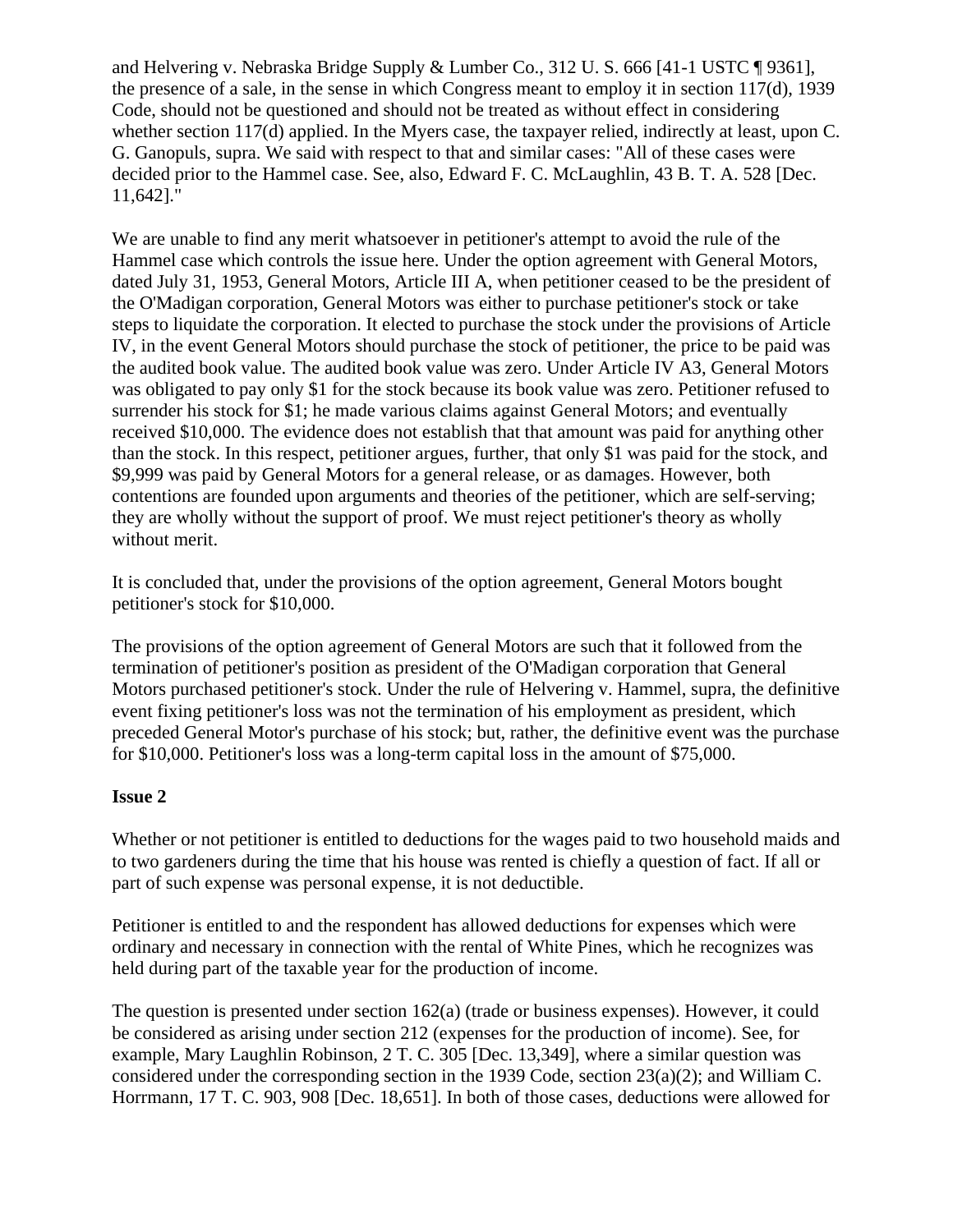the expenses of a caretaker and of utility charges under section  $23(a)(2)$ . Under Leland Hazard, 7 T. C. 372, 376 [Dec. 15,273], it has been held that when real estate is devoted to rental purposes, such use constitutes use of the property in trade or business even though the taxpayer devotes only one piece of property to such use. Anders I. Lagriede, 23 T. C. 508, 512 [Dec. 20,721]. Whether the issue is considered under either section 162(a) or section 212, the question to be decided is whether the houseworker expense and the gardener expense were an ordinary and necessary expense, because both sections provide that in order to be deductible the expense must be both ordinary and necessary.

It is concluded that both expenses were ordinary and necessary, and we have so found. The expense for the services of 2 houseworkers was incurred and paid in connection with offering the house for sale. Each one worked on a different day; both were not employed on the same days. The property had been put on the market for sale before the Jamisons rented it on a month-tomonth basis. It was understood that the Jamisons would be away on trips frequently. The real estate agent had a key to the house. The Jamisons were looking for a house to buy. Petitioner's property was too large. The house has 3 floors and 10 rooms. They were free to give up White Pines at any time. The petitioner and his wife had moved to St. Louis where petitioner believed he would be employed for several years. Under all of the circumstances, it was agreed when White Pines was rented to the Jamisons that both houseworkers should be employed so that when the Jamisons were absent temporarily, or if they moved out, the house would be looked after. Petitioner knew that the houseworkers were trustworthy and he employed them while White Pines was rented both as caretakers and to maintain the house in good condition to show to prospective purchasers.

We believe that the expense involved was an ordinary and necessary expense of attempting to sell the house and of renting a house which was up for sale while occupied by tenants. In Mary Laughlin Robinson, supra, p. 308, it was held that holding property for sale was holding it for the production of income. The same holding was made in the Horrmann case. The expense was also a necessary expense of renting the house, and here we think it was ordinary as well. The Jamisons had personal belongings in the house, and from their viewpoint it was desirable that if strangers were to go through the house when they were absent that someone be in the house. Allowing a real estate agent to show the house was for petitioner's benefit, not theirs. The expense of employing 2 houseworkers was not, under all of the circumstances a personal expense of the petitioner. Deduction of wages in the amount of \$317 is allowable under either section 162(a), or section 212.

The wages paid to 2 gardeners were ordinary and necessary expense of both holding the property for sale and renting. The Jamisons would not have rented the property if they had been obliged to keep up and maintain in good condition the large grounds around the house; and when they rented the property, it was agreed that such expense would be paid by petitioner, just as the expenses of utilities would be paid by him. The expense was necessary to the petitioner to keep the property in a presentable condition in connection with his efforts to sell the property, and it was ordinary, as well, under all of the circumstances. Deduction of gardeners' wages in the sum of \$259.20 is allowable under either section 162(a) or section 212.

### **Issue 3**

Petitioner contends that a severe rainstorm caused damage to his house and that his loss, measured by one-half of the cost of the repairs, is deductible under section  $162(c)$  (3) as a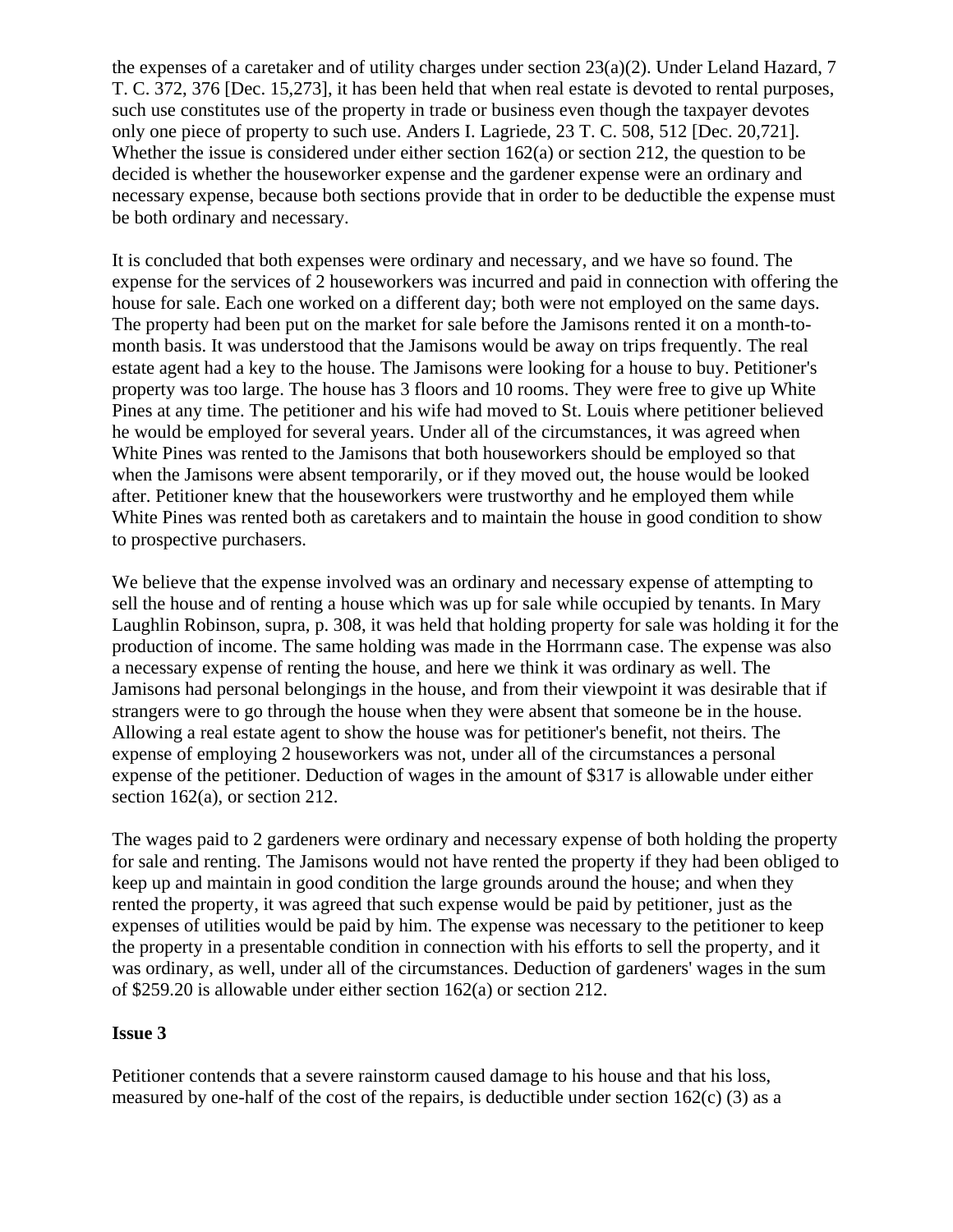casualty loss. In the alternative, he contends that one-half of the cost of repairs is deductible as an expense of maintaining the rented property.

We need not consider whether there was a casualty loss because the expenses were ordinary and necessary both in holding the property for sale and in order to maintain rental property. The damage occurred while the property was rented. The expense, in the amount of \$1,130.67, onehalf of the cost of the repairs, was an ordinary and necessary expense of carrying on the business of renting the property, and of conserving and maintaining property held for the production of income. The repairs expense are deductible under either section 162(a), or section 212(2). They were not capital expense.

### **Issue 4**

Petitioner filed a declaration of estimated tax for 1954. He estimated and paid with the declaration a tax of \$800. This was a substantial underestimation of estimated tax.

The amount of income tax which petitioner reported in his original joint return for 1954 was \$19,992.82. In that return, total salary receipts were reported in the amount of \$60,169.62, which included \$18,787.93, received from Packard Motor Car Company after employment by the O'Madigan corporation ended. Petitioner failed to file an amendment to his declaration of estimated tax, and he did not file his final return for 1954 in lieu thereof by January 15, 1955, even though he knew before January 15 that the declaration did not properly reflect his full taxable income.

The petitioner asserts that his failures in the above respects were not willful. He argues that whether the Commissioner imposes an addition to tax under section 294 (d)(2) is permissive and within his discretion. However, he does not cite any authority in support of his argument. Indeed, there is none because petitioner is in error.

The respondent made an addition to tax under section  $294(d)(2)$  in the amount of \$739.07 because 80 per cent of the tax determined was in excess of \$800, the tax paid under the declaration of estimated tax, plus amounts withheld from salaries. Section  $294(d)(2)$  is mandatory in its imposition of the penalty. The penalty under section 294 (d)(1)(A) can be avoided upon the ground of reasonable cause, but under section 294 (d)(2), reasonable cause is irrelevant. H. R. Smith, 20 T. C. 663 [Dec. 19,762]; Estate of Arthur Garfield Hays, 27 T. C. 358, 361 [Dec. 22,036]. Also, in the latter case it was noted that section 6654 of the 1954 Code provides no aid because it "is not retroactive in its effect, and it is clearly amendatory, not declaratory of prior law." See, also A. E. Hickman, 29 T. C. 864, 878 [Dec. 22,846]; and Kaltreider v. Commissioner, 255 F. 2d 833 [58-2 USTC ¶ 9542].

Respondent's determination that there should be an addition to the tax under section 294(d)(2) is sustained. The amount thereof will be recomputed under Rule 50.

Decision will be entered under Rule 50.

 $[1]$ 

SEC. 165 Losses.